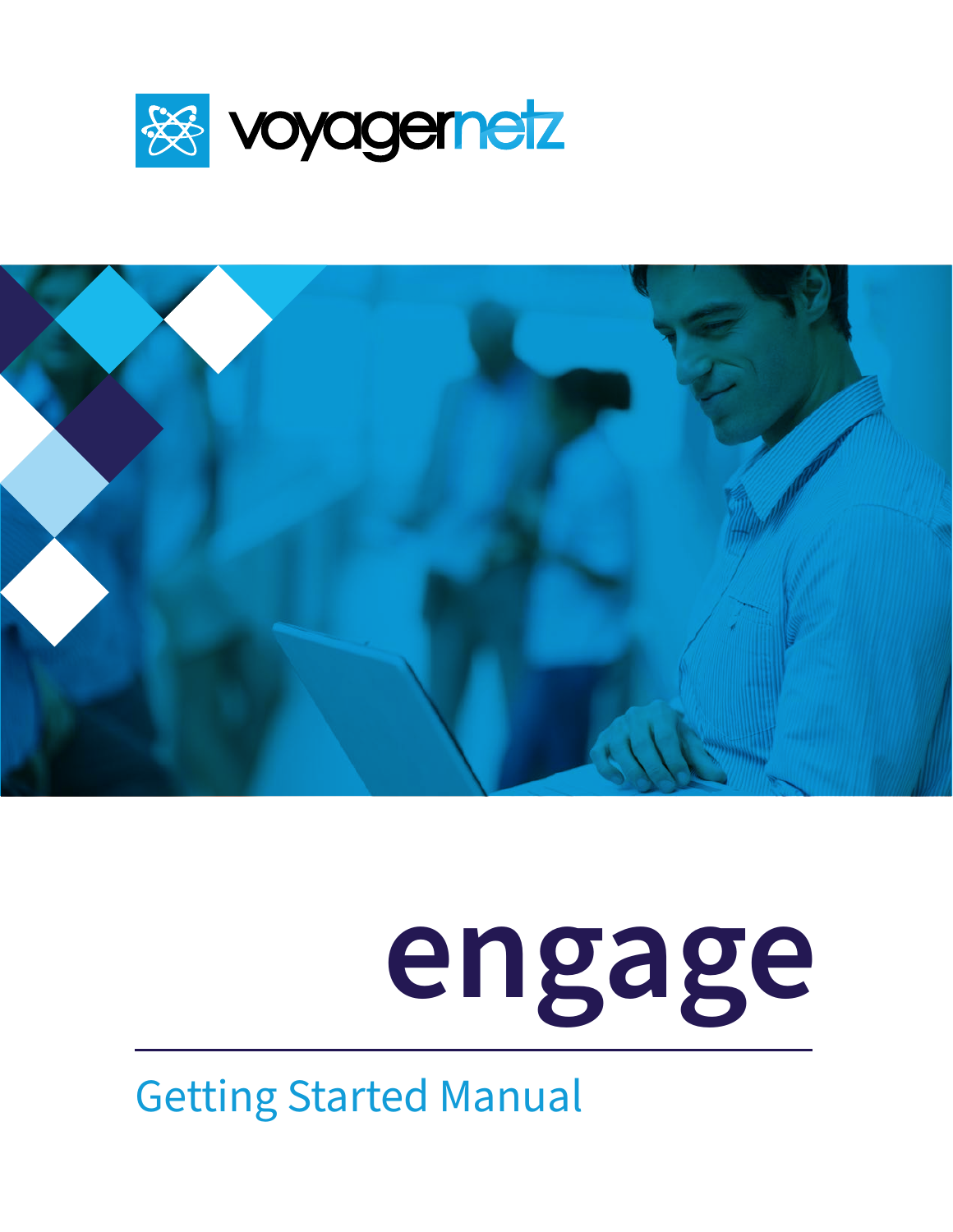## User Interface Content:



- This icon represents and leads to the **Conversations** Section, which is the full section you are looking at within this screen. It is the main interface that every user will utilize in communicating with Customers. Items 5-22 are in reference to this section. **1**
- **2** This icon represents the **Dashboard** Section, which is the section represented in the second screen displayed (as seen on page 5). The Dashboards are an easy way for Admins to see at a glance the breakdown of the conversations within their teams. Items 23-26 are in reference to this section.
- **3** This icon represents the **Admin** Section, which is the section represented in the third screen displayed (as seen on page 6). This Admin section is only available to the Admins within the team and is the portal for the functionality and customizable elements of a particular instance of Engage. Items 27-36 are in reference to this section.
- **4** This icon represents the **Profile** Section, which is the section represented in the fourth screen displayed (as seen on page 9). This section allows for basic user functionality. Items 37-40 are in reference to this section.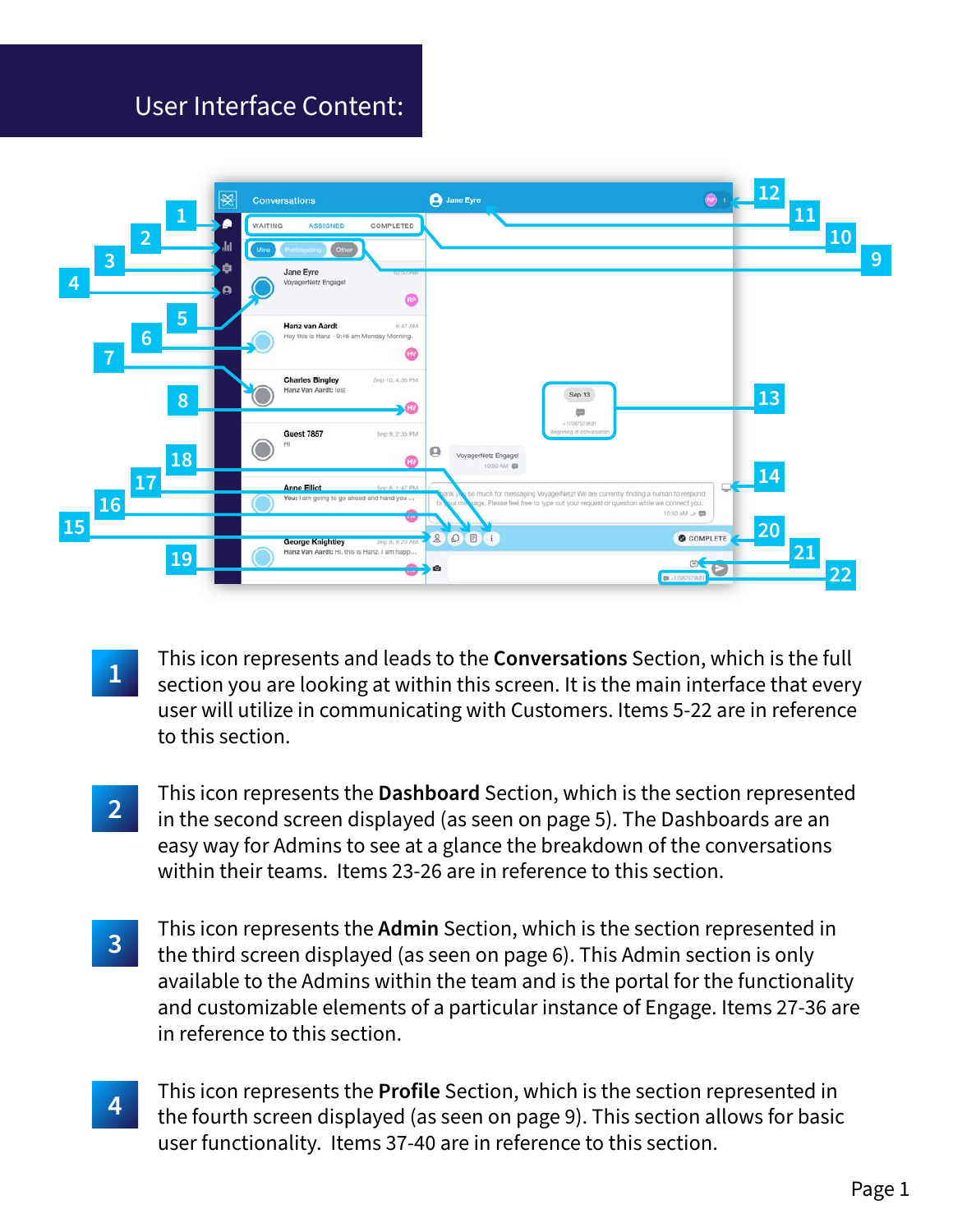- The dark blue icon represents conversations that are **Mine**. These are conversations that the current user owns, and can interact with the customers on. This visual representation allows for easy viewing. **5**
- **6** The light blue icon represents conversations where the current user is **Participating**. These are conversations where you cannot directly interact with the customer, but you will be notified when there is activity and can participate in the Internal Chat and Notes, and alter Conversation Info and Contact Info. You also must be a participant in order to have the conversation transferred to you.
- **7** The gray icon represents conversations under the heading of **Other**. These are conversations that the user neither owns nor is participating in. The Other category is for supervisory purposes, and is only available to Administrators and Supervisors. Standard Users will not see any gray icons. For these conversations, the user will not receive any notifications. If the user is an Admin or Supervisor, they can force their participation by clicking the below Participate Button, that is available within Other Conversations.

+<sup>•</sup> PARTICIPATE

- **8** These small icons represent the initials of the owner of the conversation so that a user can quickly see which teammate is in control without having to enter the conversation itself.
- This is the **Filter System** that allows the user to adjust their inbox. By selecting and deselecting the "Mine" "Participating" and "Other" Boxes, they will filter their inbox accordingly. This is just for ease of use, and does not affect notifications. **9**
- **10** These are the 3 categories that any conversation can fall into for a particular user:<br>**10** Waiting: Conversations that have not been assigned or claimed vet, and are **Waiting**: Conversations that have not been assigned or claimed yet, and are available to all users within the team to do so.

**Assigned**: Conversations that are assigned to individuals and fall in the 3 categories as explained in items 5-7. This is where users will be the majority of the time.

**Completed**: Conversations that have been completed by their owners. All data is saved within this category but can no longer be interacted with, with the exception of changes to "Conversation Info" and "Contact info".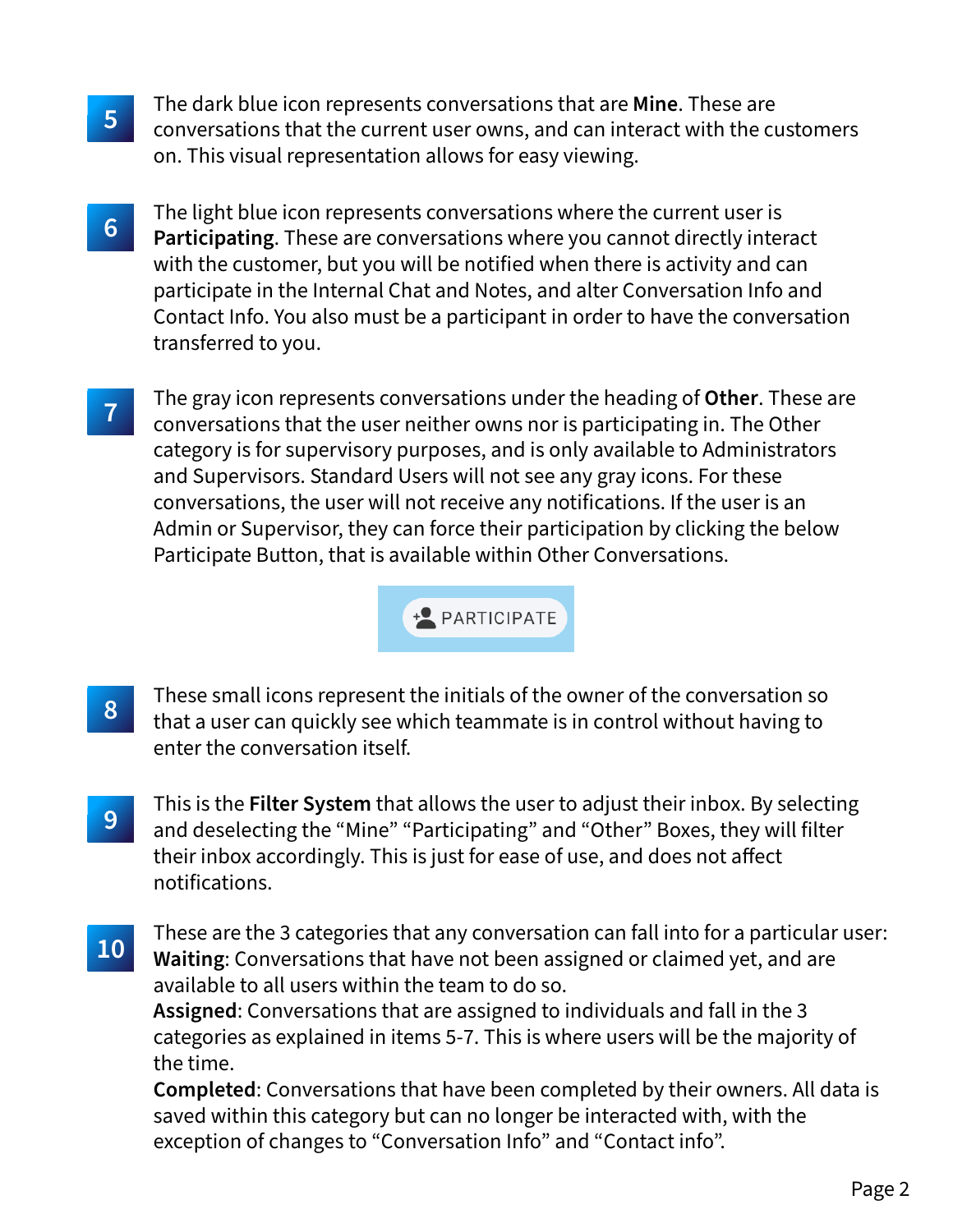- **11** Here you can see the name attached to the conversation. If it is a first time SMS messenger, this will initially show the phone number, but the name can manually be added in the "Contact Info" Section, which can be found when you click this name or the icon attached to item 15. Facebook messages will automatically pull the name and avatar from the facebook profile
- **12**

This is the entry point for the "Participants" Section. At a glance you can see how many users are currently participating in the conversation. By clicking on it you will get the window below, and be able to see the list of participants. By clicking on:

- **A.** You can **Add a Participant** from the list of users. They will be notified that they were added.
- **B.** You can **Remove** the individual from the conversation.
- **C.** You can **Transfer** the conversation to the individual. They will have to accept the conversation transfer, before it switches ownership.

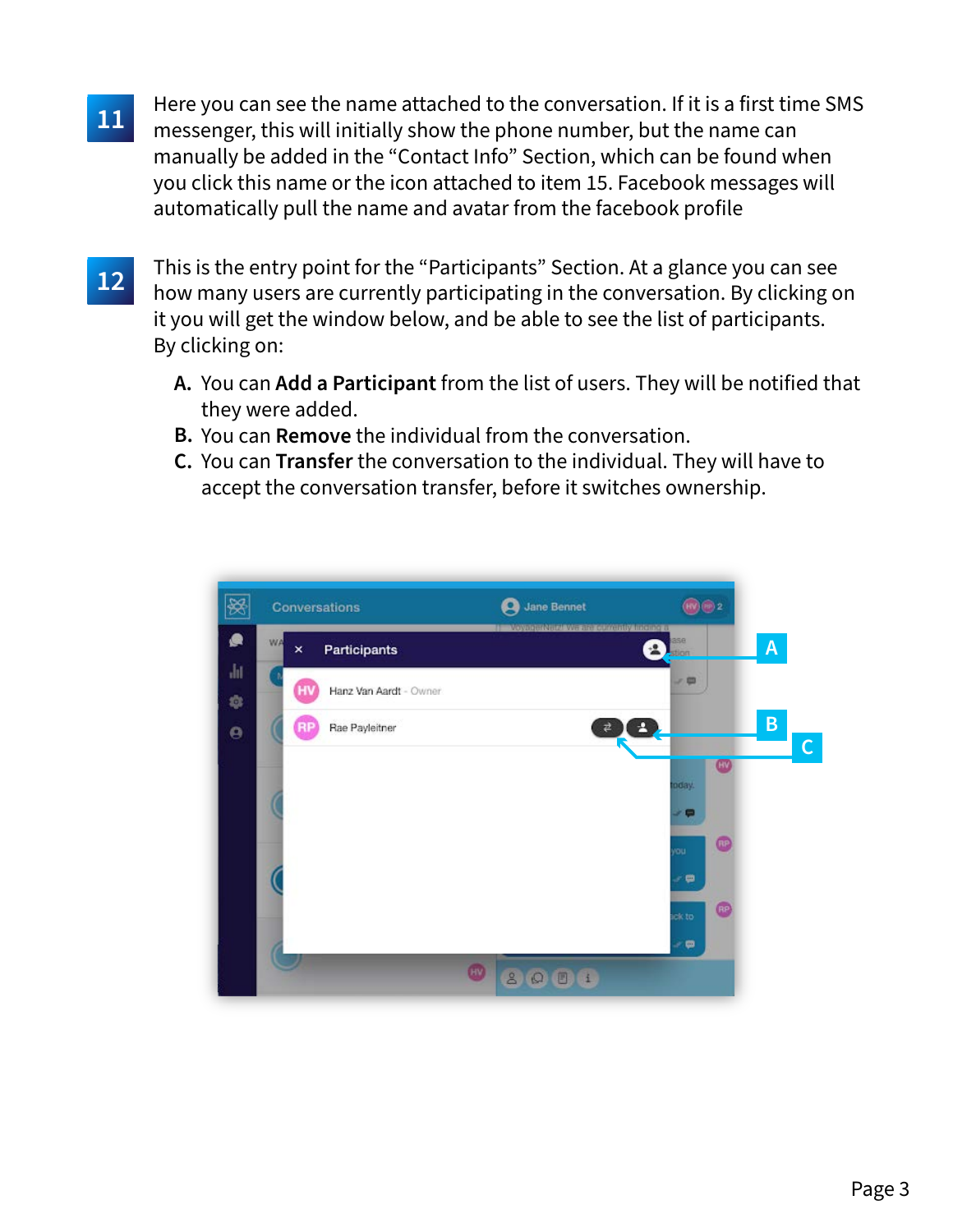## **13**

At the beginning of every conversation, you will see the starting date along with the channel it enters in. In this instance it starts with an SMS channel at the number: +17087979681. In the instance where you have multiple phone numbers attached to one Engage, this allows you to see which channel it belongs to. This is also the case for all social media channels, as you can see below an example of how it shows facebook as the media and the particular page it belongs to as "VoyagerNetz". These are available prior to accepting a conversation in the Waiting Section as well.

Sep 14 VoyagerNetz Beginning of conversation

- **14** This icon indicates that the message was an automated response. It originated from the system, as opposed to an individual user, so it is grayed out, and has this system icon.
- **15** This Icon accesses the **Contact Info** which is also accessed by Item #11. In this section you can change the name of the contact, see their respective channel information, add a Contact Reference if desired, and take any notes on the Contact itself. All of this data is saved to the Contact, and will be accessed again, should they message in at another time after this particular conversation is completed.
- **16** This icon accesses the **Internal Chat**. This is where participants in the conversation can discuss the conversation, without the contact being aware. This allows for collaboration and coaching on a higher level surrounding the customer interaction. All participants will be notified of new internal chats with the icon on the conversation itself and a push notification.
- This icon accesses the **Conversation Notes**. This is where participants in the conversation can take any notes they want, concerning the conversation, without the contact being aware. This allows for collaboration and record keeping. All participants can access these notes. **17**
- **18** This Icon accesses the **Conversation Info**. In this section you can see the conversations' respective channel information, add a Conversation Reference if desired, see the created date and time, and once it is complete see the Outcome data.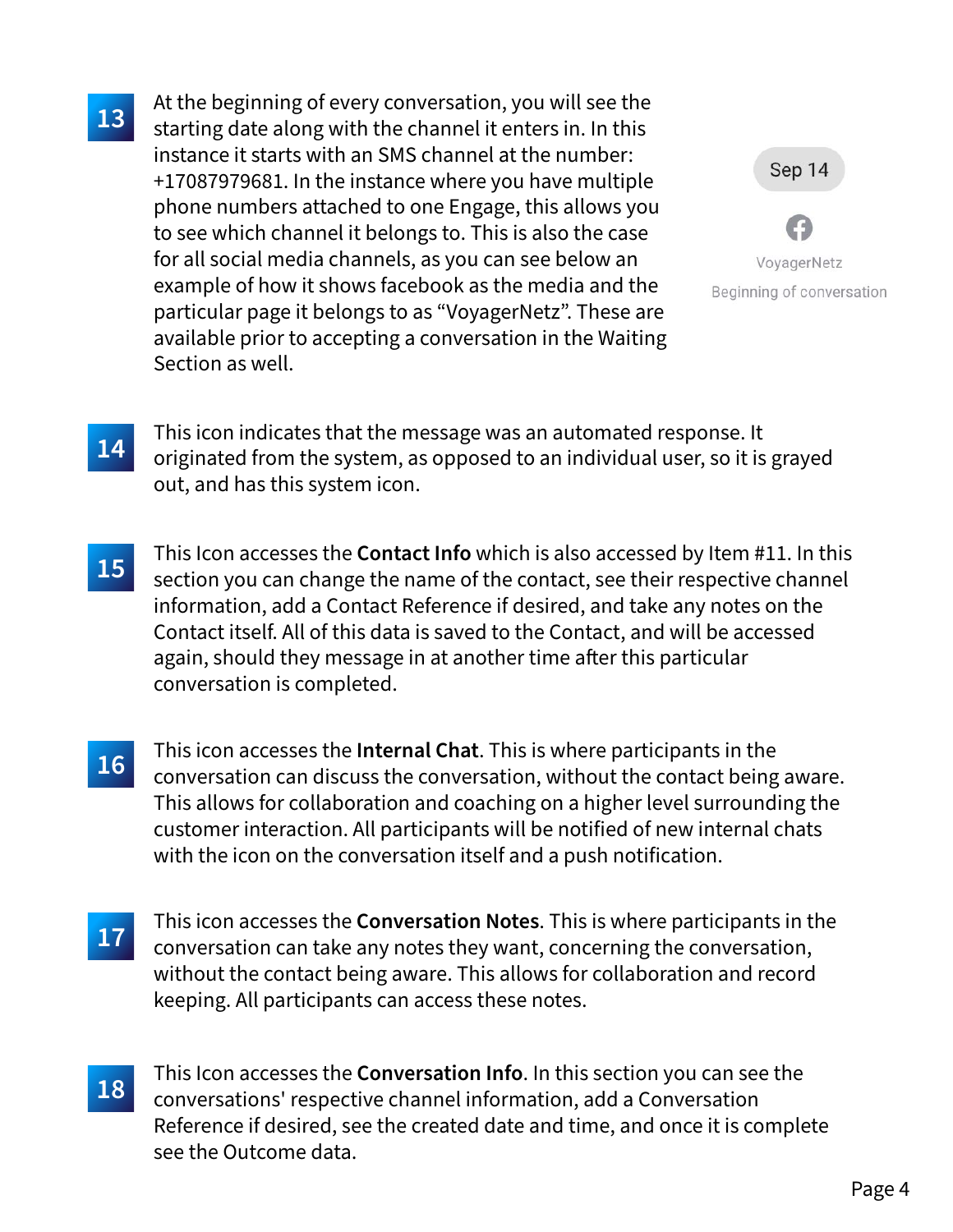- This icon allows you to access the **camera and photo** collection on either your mobile device or desktop if it is available, in order to send pictures to the contact. **19**
- **20** By selecting the **Complete icon**, the owning user will complete the conversation and essentially close it to further interaction. At this point the owner will be prompted to select an outcome which will categorize the conversation. Outcomes can be accessed through Item #29
- **21** This icon accesses the **Standard Responses** which can be added to the Engage instance through Item #30. This populates your message field with the standard response with just a couple clicks and allows for custom additions prior to sending.
- **22** This element shows you the channel that you are sending from. It will show you the type of channel, in this instance SMS, and the number or appropriate page within that channel.

# **Dashboards:**

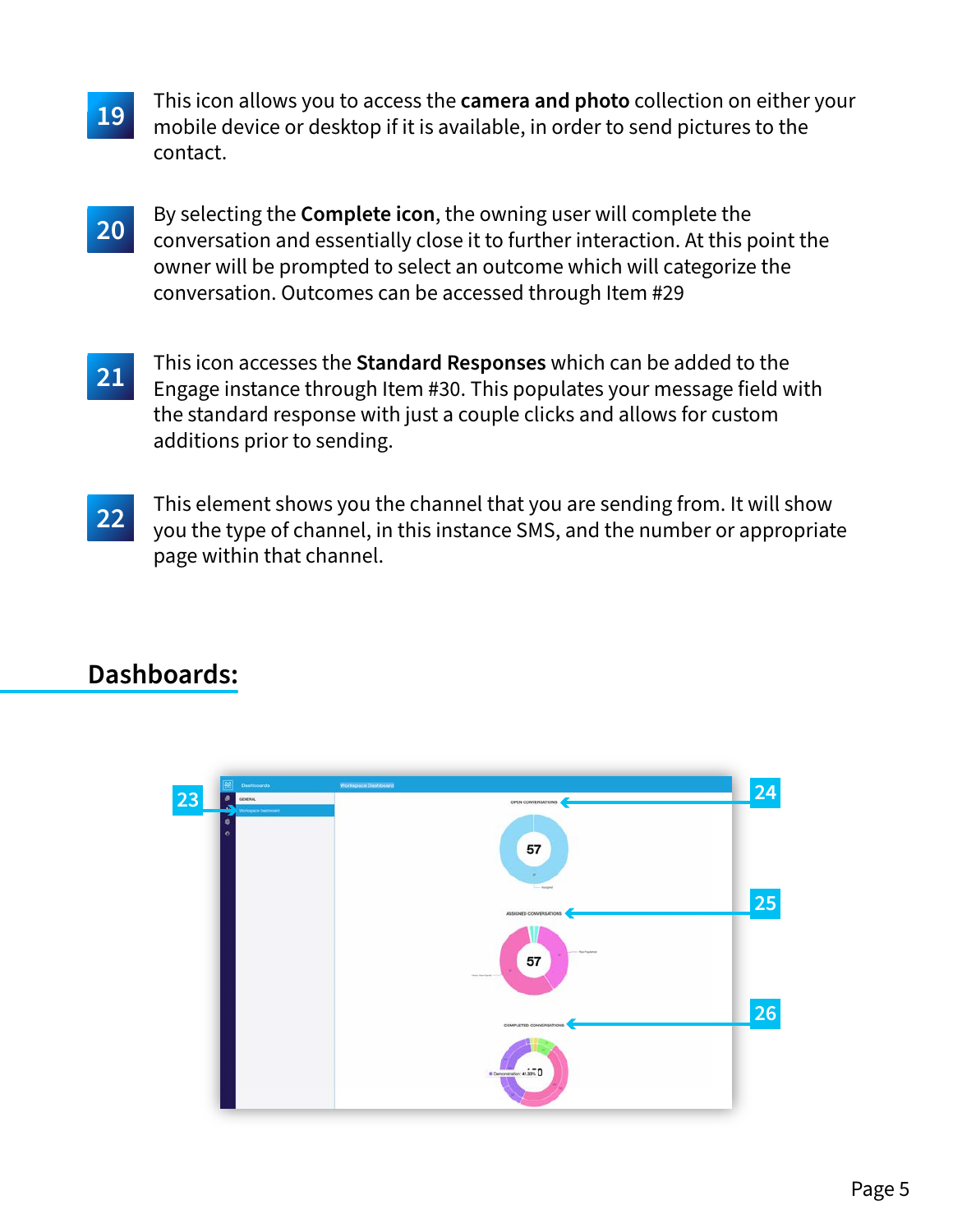- Administrators will have access to the **Workplace Dashboard** in order to be able to quickly see the current breakdown of active conversations, and the categorization of Completed Conversations. **23**
- **24 Open Conversations** include all conversations in Waiting and Assigned for the Team It will show you how many of each In this example there are 0. Team. It will show you how many of each. In this example there are 0 conversations in Waiting, and 57 in Assigned.
- **Assigned Conversations** shows you the breakdown of ownership of the Assigned Conversations. **25**
- **26 Completed Conversations** shows you the breakdown of all completed<br>26 **Conversations** first by Outsome Category (the inner sircle) and then by conversations, first by Outcome Category (the inner circle) and then by specific Outcome (the outer circle). You can hover over or click the section see the outcome/category and the percentage.

## **Admin:**

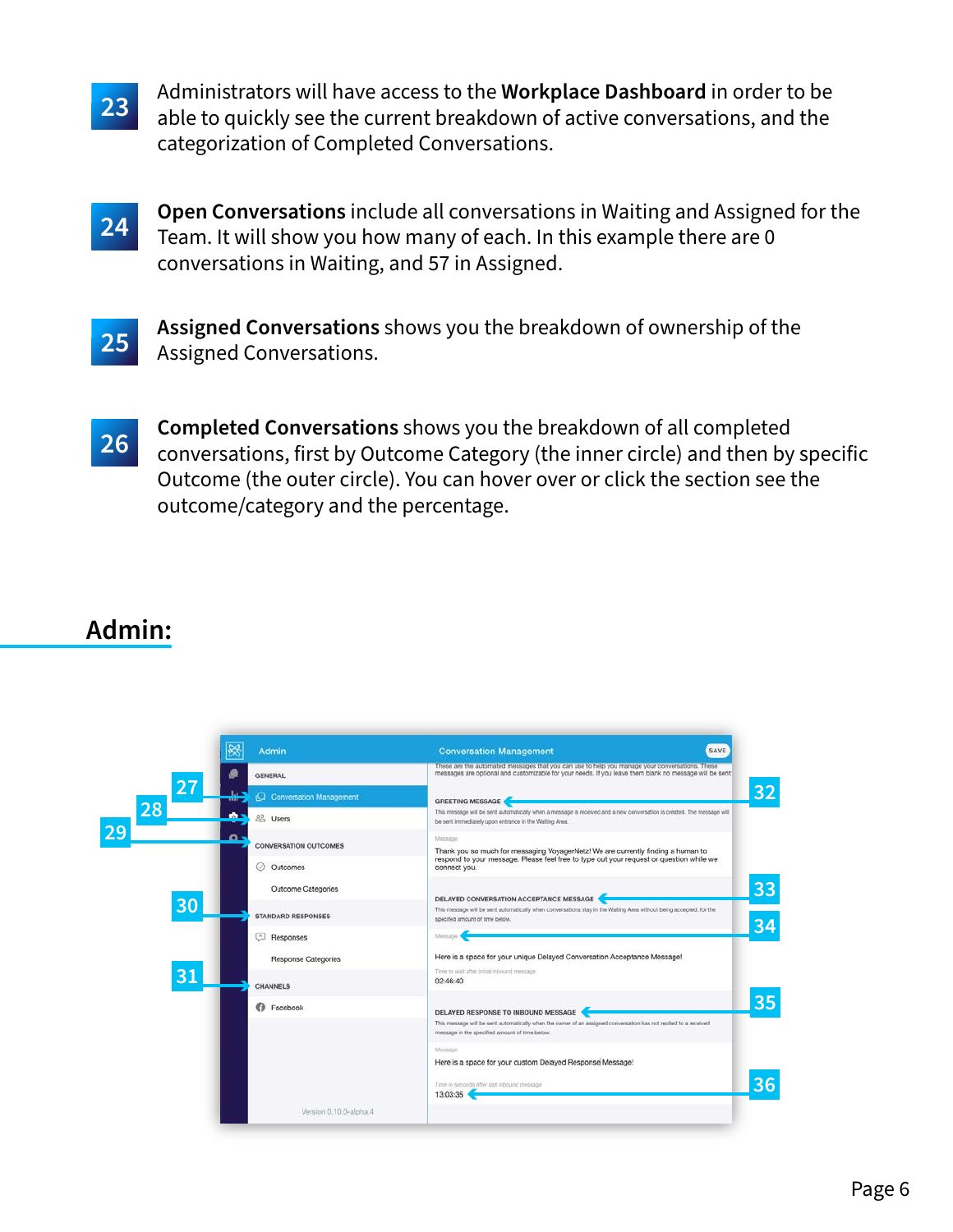- Within the Admin Section is the **Conversation Management Section** which includes Items 32-36. This section organizes the Automated Responses for the Engage instance. These are fully customizable and optional messages. If you leave a message space empty, that particular option will go unused. **27**
- **28** This leads you to the **User Section**, where you can add new users or alter existing ones as needed. For new users you will create a password that they can change once they sign in, but you always, as an Admin, have the ability to force change the password or turn off a particular user's ability to sign in.
- **29** These two sections organize and create the **Outcomes**. You can create new categories and specific outcomes by clicking that respective section and selecting the "+" in the top right and customizing them as you see fit. These outcomes are easy ways to organize closed conversations by type, whether they are successful or not, and follow up needs. You can use these in any way you like, and they will influence the Dashboard in the Item #2.
- **30** These two sections organize and create the **Standard Responses**. You can create new categories and specific responses by clicking that respective section and selecting the "+" in the top right and customizing them as you see fit. Standard Responses are canned messages that allow you to be more efficient and effective with your time by prewriting messages. These messages can be used in two ways. By selecting the icon in Item #21 and entering them in the flow of a conversation as a user, or by attaching a "Tag" to them, which opens an extension.

For example, if I set us a Standard Response with the tag: #faq, in the body of that message I can put a series of frequently asked questions, and then I can promote that tag as an extension. Then when a customer messages in #faq to one of your Engage channels, they will automatically receive the information in that message and a conversation will open up in Waiting, for any follow up. This functionality can be used for promotions (#christmasspecial) or self help (#pricing) or any number of other applications. All customizable to you.

**31**

The **Channel** section is where you can link your existing messaging accounts to your Engage Instance. You must be an Admin, both in Engage and in the channel Account in order to connect the two.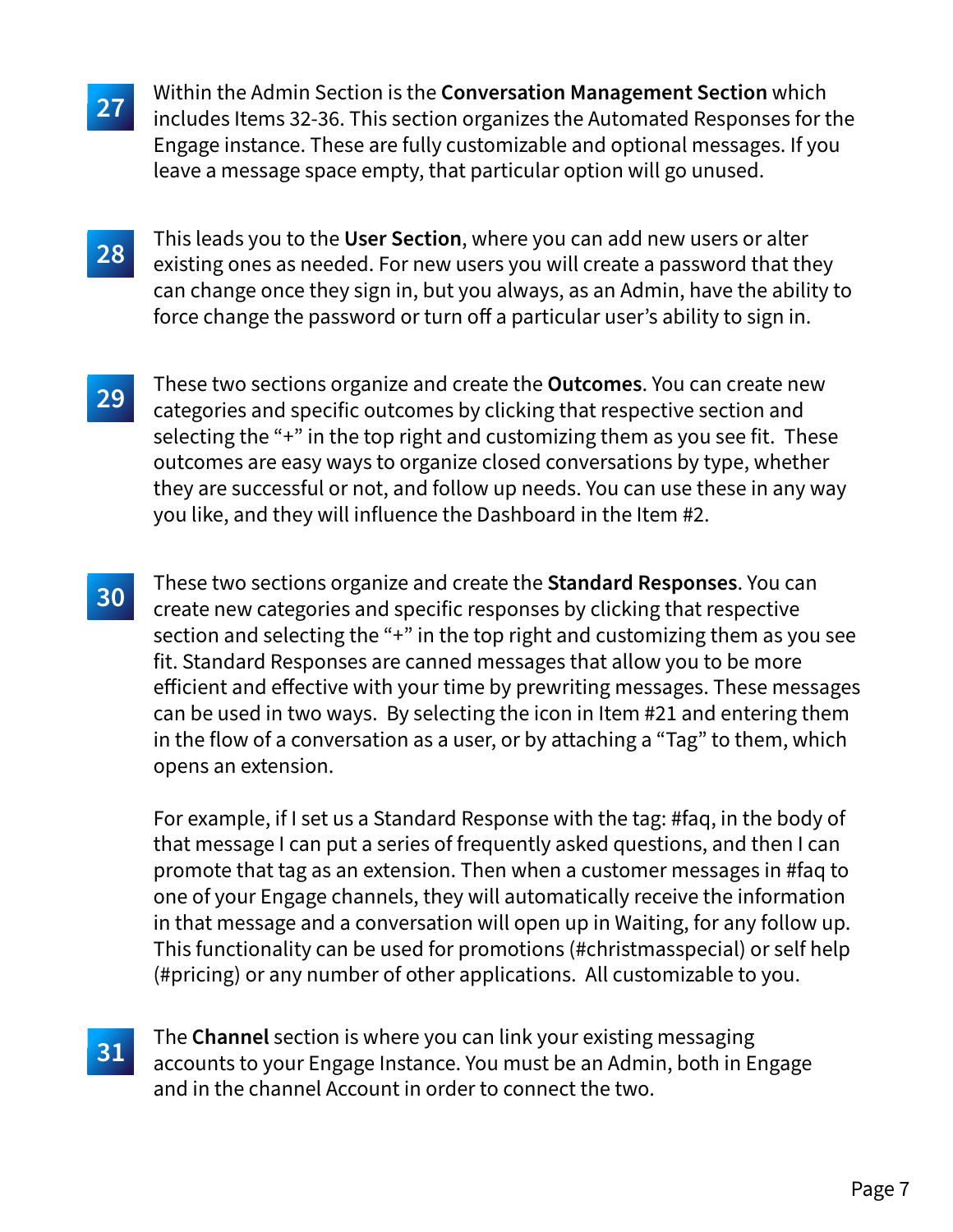- **32** The Greeting Message: This message will be sent automatically when a<br>**32 Example:** message is received and a new conversation is created. The message will message is received and a new conversation is created. The message will be sent immediately upon entrance in the Waiting Area.
- The **Delayed Conversation Acceptance Message**: This message will be sent automatically when conversations stay in the Waiting Area without being accepted, for the specified amount of time in Item #36. **33**
- **34** This is area for the message as described in #33. If you would like to forgo using this automated message, simply leave this area blank.
- **35** The **Delayed Response to Inbound Message**: This message will be sent automatically when the owner of an assigned conversation has not replied to a received message in a specified amount of time. The Message block and timer for this message works the same as items #34 and #36.
- **36** This is the timer for the message described in #33 and #34. It is organized as <br>36 Hours Minutes: Seconds, Once this amount of time is reached, without Hours:Minutes:Seconds. Once this amount of time is reached, without acceptance in the Waiting Area, this message will be sent. This timer can be customized.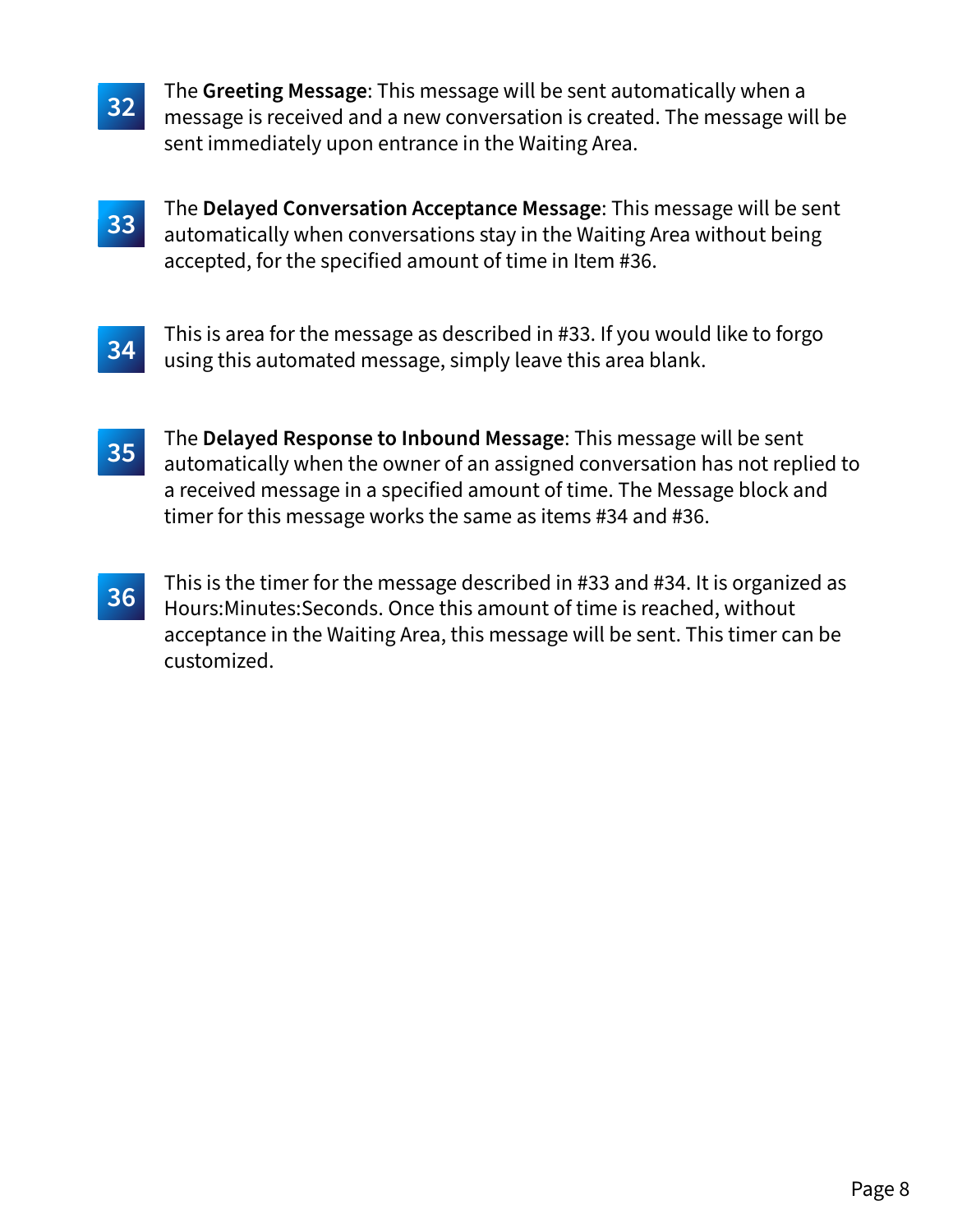# **Profile:**



- The Profile account is used to manage an individual user's settings and sign out if needed. In order to Edit the user click this **Edit** button. **37**
- **38** Within the Edit Section users can change their name as it appears in Engage.<br>**38** This should be a name that teammates will recognize for ease of use It will This should be a name that teammates will recognize for ease of use. It will also be reflected in the initials across the system.
- **39** A user can change their password in this section for safety and security. You must enter your current password to be able to change it.
- **40** On the bottom of the profile account, you can see your version number for<br>Version black Engage, so that you can know what blogs to read and whether VoyagerNetz Engage, so that you can know what blogs to read and whether or not you want to upgrade.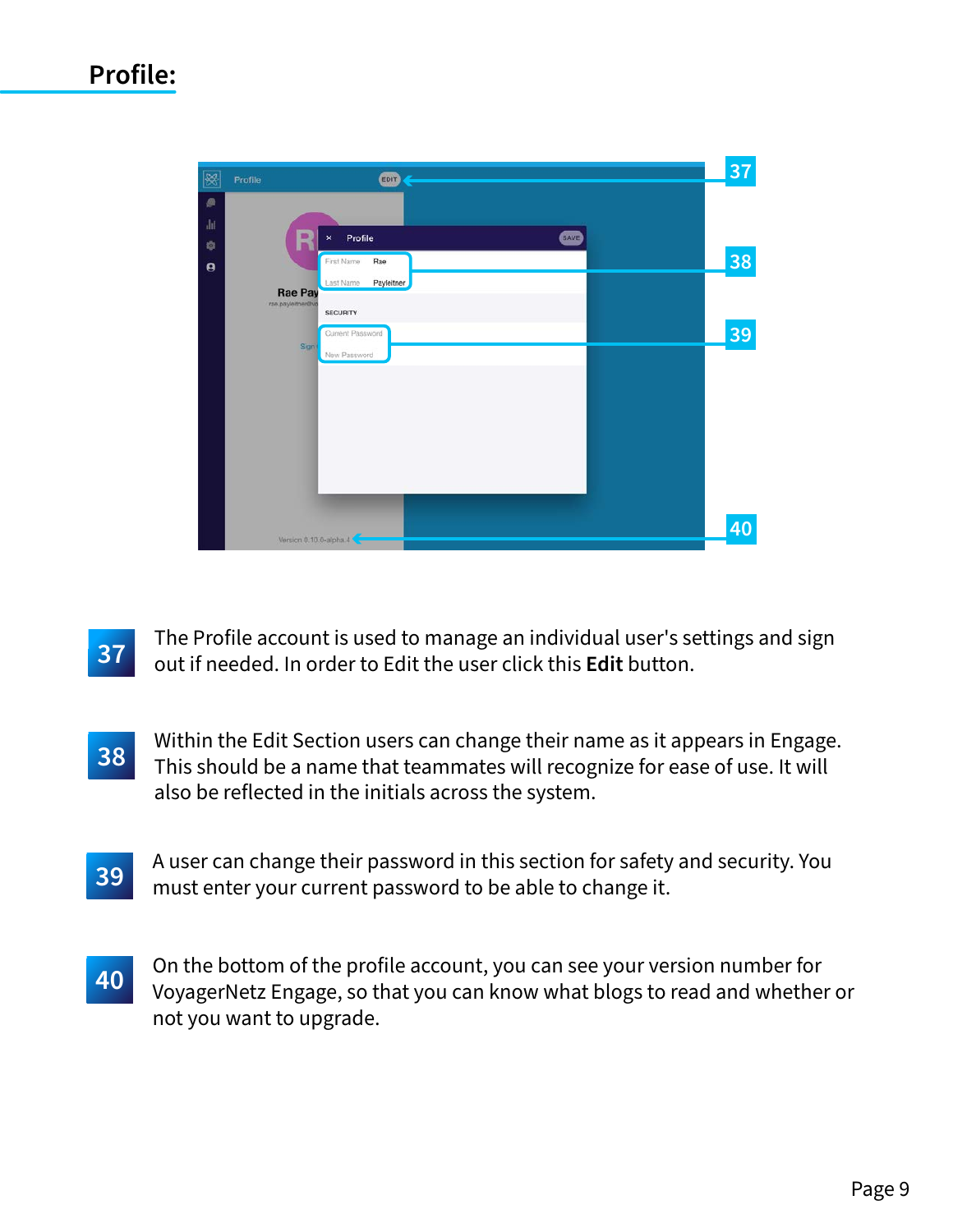

In this section we explore some basic walk throughs to jump start your use of **VoyagerNetz Engage**

#### **How to Sign In:**

In your **VoyagerNetz Engage Deployment** email you will have received your Engage Instance Name and your Engage Link (www.engage.instancename.voyagernetz.us).

- $\rightarrow$  To sign in via a browser go to the Engage Link, Type in User Name (Email) and Password.
- → To sign in Via Mobile App, download the "VoyagerNetz Engage" app from the iOS App Store or Google Play Store. Type in your instance name, User Name (Email) and Password.

#### **How to Add a New User:**

- 1. Under the Admin section in Engage (Gear Icon, second from the top on the left hand side for desktop and second from the left on the bottom for mobile) Select Users.
- Click **+** in the top right corner **2.**
- Enter their First Name, Last Name, and Email (which will be their user name) **3.**
- Type and Confirm a Password for them to start with. They will have the ability to **4.** change it once they log in for the first time.
- Select their Role. User (basic functionality) Supervisor (Basic Functionality, plus the **5.** ability to see all conversations through the Other Functionality) or Admin (Complete Functionality, including adding users, dashboards, the Admin Section, etc.)
- **6.** Click Save
- Send the above "How to Sign In" guide with your Engage Link, along with the **7.** Email/User Name and the Password you just created.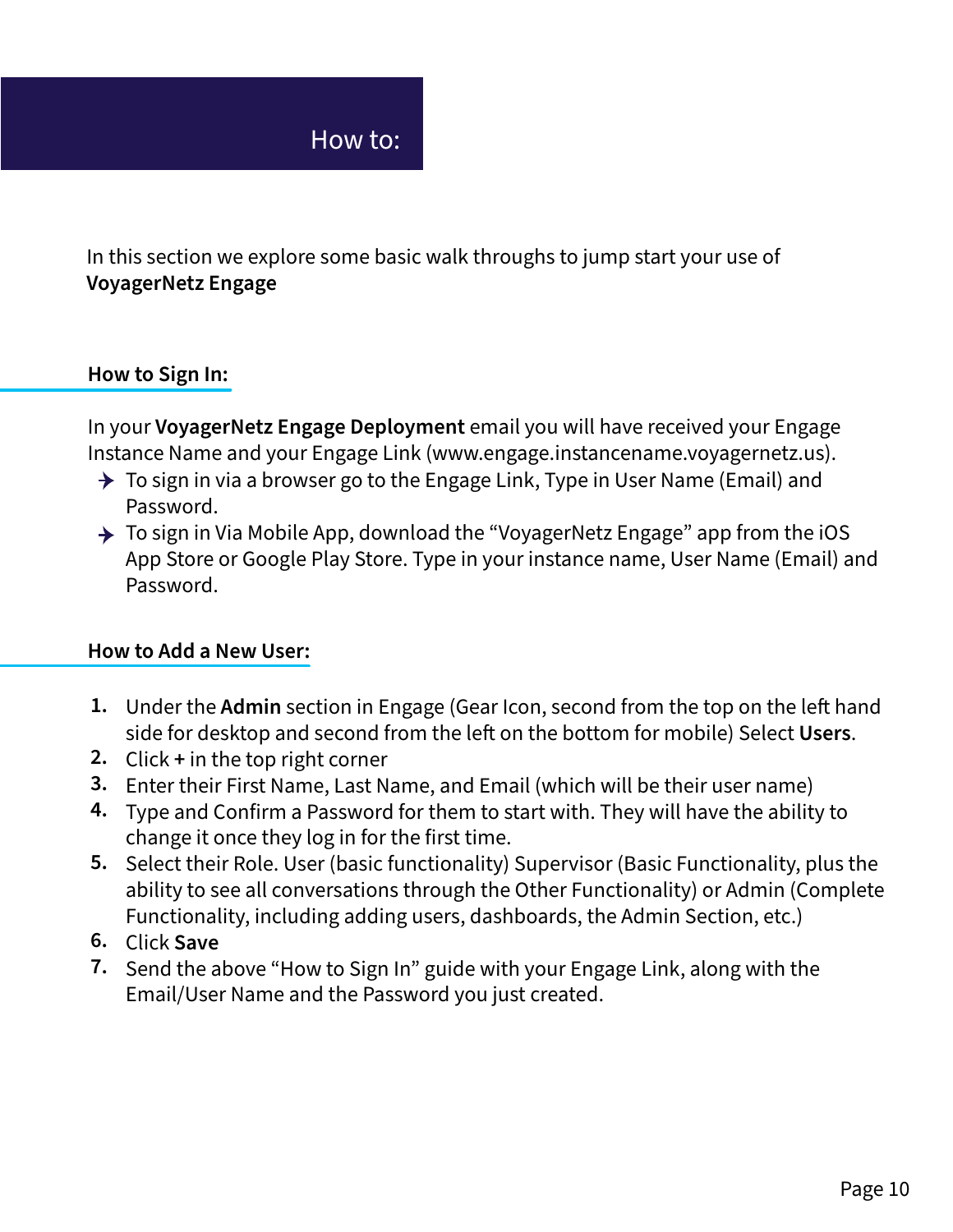Under the Profile Section  $\boxed{\mathbf{e}}$ , you can select the Edit Button, to change your personal information, including your password. You must input your original password, select a new one, and click save.

#### **How to setup automated responses:**

A great first step in exploring the functionality of your VoyagerNetz Engage Instance, is to add an **Automated Greeting Message**. This is a message that will be sent automatically when a new customer message is received and a new conversation is created. The message will be sent immediately upon entrance in the Waiting Area. This allows you to set the tone right away with your customer and share important information. You can use this to share your hours, links, encouraging them to share their needs, and however you want to greet your customers!

This Greeting Message along with other more advanced automated messaging options can be found, within the **Admin Section** , underneath **Conversation Management**.

#### **How to create an #extension type Standard Response:**

| $\times$             | <b>Standard Response</b>                                                                                                                                                           |
|----------------------|------------------------------------------------------------------------------------------------------------------------------------------------------------------------------------|
| Name                 | <b>Frequently Asked Questions</b>                                                                                                                                                  |
| Category             | Extensions =                                                                                                                                                                       |
| Tag                  | fag                                                                                                                                                                                |
| <b>RESPONSE TEXT</b> |                                                                                                                                                                                    |
| Message              | Here is where you could write out your frequently asked questions,<br>so that your customers can access them with a quick message<br>without you needing to personally address it! |

You can utilize our #extension functionality which lives in our Standard Response section within the Admin Section. This allows you to connect a Standard Response with an extension style hashtag, opening the door to automated messaging which can share vital information to your customers/clients immediately.

For example, you could use the tag: #faq, and in the body of that message you could put a series of frequently asked questions, and then you could promote that tag as an extension. Then when a customer messages in #faq to one of your Engage channels, they will automatically receive the information in that message and a conversation will open up in Waiting, for any follow up. This functionality can be used for promotions (#christmasspecial) or self help (#pricing) or any number of other applications. All customizable to you.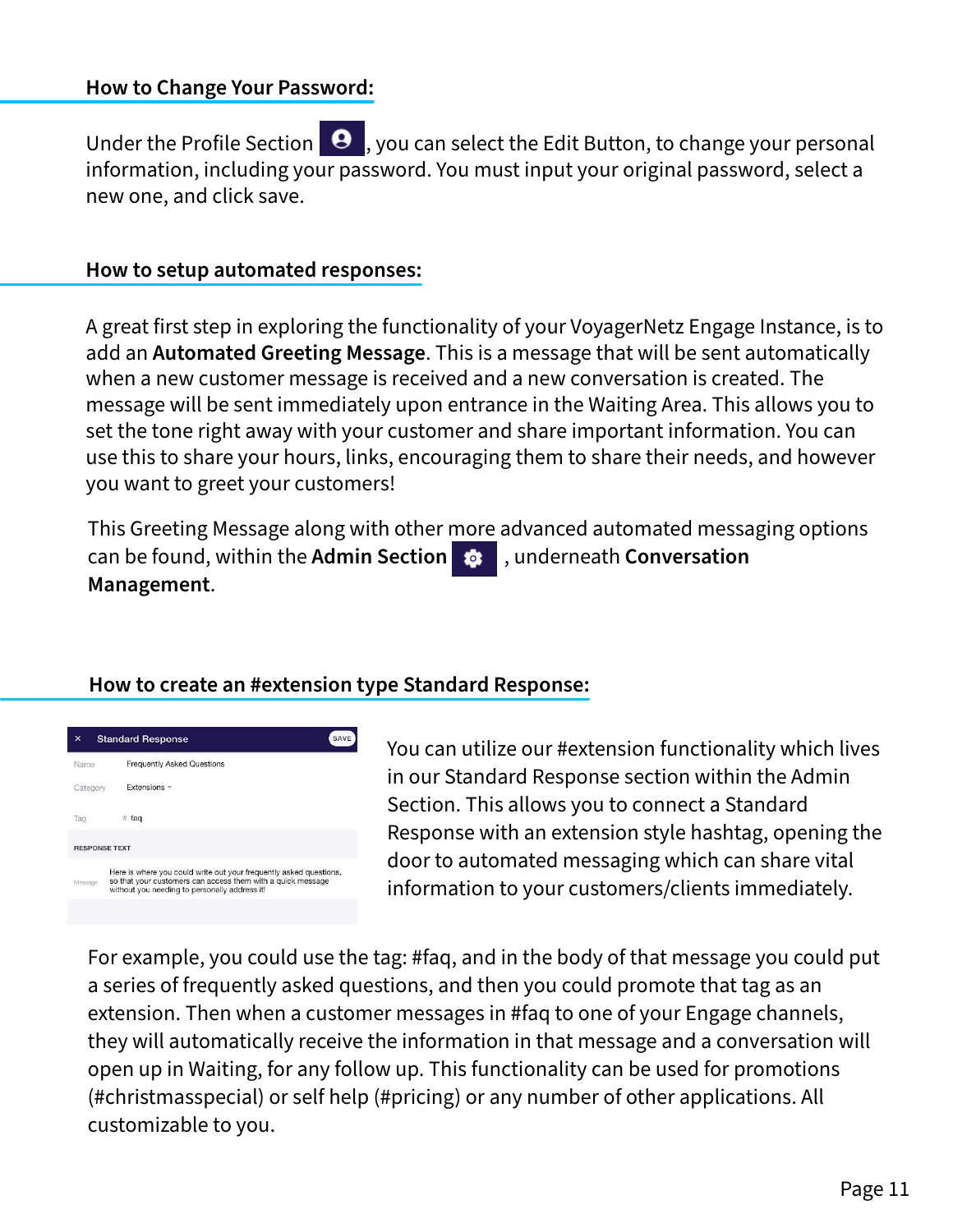Connecting your business' facebook page to your Engage takes just a few moments. The important thing to understand first, is that you must be an Admin within Engage and an Admin on the facebook page to connect the two.

- Under the **Admin** section in Engage **1.**
- 2. Select **Facebook** under **Channels**.
- Click **Link** in the top right corner **3.**
- 4. SignIn to Your Facebook
- Under Settings, select the pages you would like associated to Engage, and click **5.** Continue.
- Under **Link Facebook Pages**, select the boxes next to page you would like to link to **6.** Engage and click "Link" in the top right.
- The Channel will read as "Pending" for a few moments, and then it will switch to **7.** "Active" and your facebook page will now be directly linked to Engage!

#### **How to setup a QR Code to initiate text conversations:**

Check out this blog written by our President, Hanz van Aardt entitled, [Make it easy for](https://voyagernetz.com/experiencenetz/engage/conversational-messaging/make-it-easy-for-customers-to-message-you-through-a-qr-code/)  [customers to message you through a QR Code](https://voyagernetz.com/experiencenetz/engage/conversational-messaging/make-it-easy-for-customers-to-message-you-through-a-qr-code/) to learn some easy work arounds and best practices surrounding QR Codes.

#### **How to setup a Click to Text button on your website:**

Check out this blog written by our President, Hanz van Aardt entitled, [Why and how to](https://voyagernetz.com/experiencenetz/engage/conversational-messaging/why-and-how-to-add-a-click-to-text-button-to-your-site/)  [add a click to text button to your site, t](https://voyagernetz.com/experiencenetz/engage/conversational-messaging/why-and-how-to-add-a-click-to-text-button-to-your-site/)o get a step by step guide in setting up this important element on your website.

#### **How to add Facebook Chat to your website:**

Adding your facebook chat to your website and opening the Guest Chat functionality to your website only takes a few minutes! You must be an Admin on your Business Facebook Page in order to get the needed information. Please see this [step by step guide](https://www.facebook.com/business/help/1524587524402327) on how to pull that information from your facebook page and link it into your website. Once that is complete, and your facebook page is linked in Engage through the Admin Page, the webchat will feed directly into Engage.